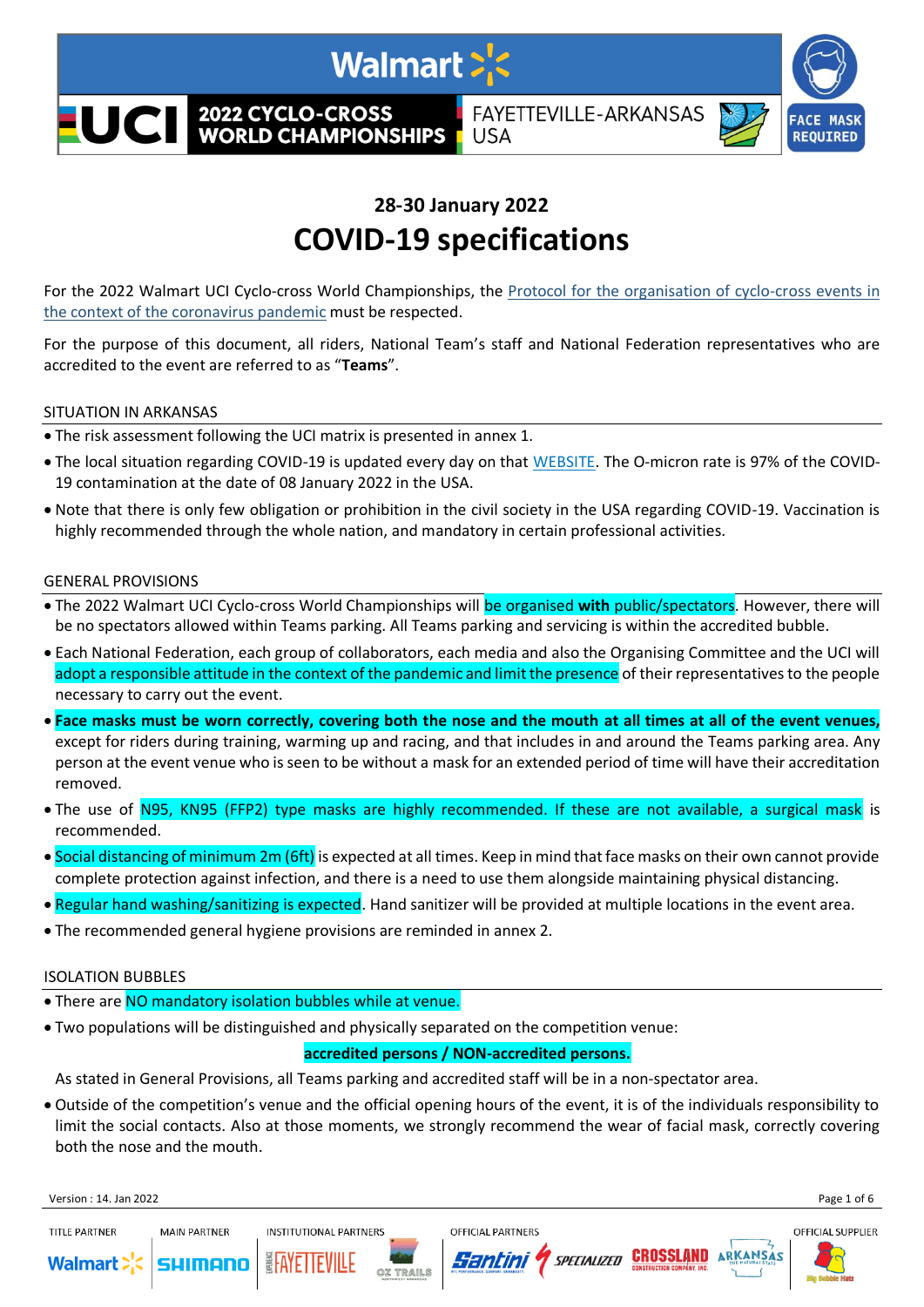

# COVID TESTING

- There are NO mandatory negative test or vaccination check prior to entering venue.
- The Local Organising Commitee is currently working on an onsite testing operation (29/30 JAN) for outgoing international teams. This service will be a fee-based PCR test with a turnaround time of 12 hours. More info will be released as it is validated
- Athletes and accredited persons need to refer to point "WHAT TO DO IN CASE OF SYMPTOMS" at the end of that document

#### TRAVELING TO USA

Each participant whatever his function is responsible for ensuring compliance with the US authority regulations for entry into the USA and the conditions of the relevant authorities in their own country to travel back.

**Please check latest information here:** US Departement of State – [Bureau of Consular Affairs](https://travel.state.gov/content/travel/en/traveladvisories/ea/requirements-for-air-travelers-to-the-us.html) [Center for Disease Control and Prevention](https://www.cdc.gov/coronavirus/2019-ncov/travelers/index.html)

#### ACCREDITATION CENTRE

- The wear of facial mask, correctly covering both the nose and the mouth is mandatory in the accreditation centre.
- The flow and procedures are made to bring to the minimum the number of persons visiting the accreditation centre and the duration of their stay in the building
- The Team Managers or group's leaders may pick-up the accreditations for the members of their group, the physical presence of the members is not mandatory.
- A group larger than 10 persons may contact the following address in order to organise the accreditation pick-up: [c.petrozzi@wingsmedia.it.](mailto:c.petrozzi@wingsmedia.it) For Teams, specific instructions will be sent in order to help the Team Manager to prepare the documents.

#### RIDERS' CONFIRMATION

- Only one person per Nation is allowed for the riders' confirmation. The wear of facial mask, correctly covering both the nose and the mouth is mandatory in the confirmation room.
- Social distancing in the confirmation room must be respected.

#### TEAM MANAGERS MEETING

- No Team Managers' meeting will be held. All information will be distributed by pre-event communiques.
- The most important information including the pit boxes allocation will be done by video conference.

#### MEDIA

- The post-race press conference will be organised at the competition venue and also streamed live to the Media Centre.
- Social distance will be organised between the working stations, nevertheless the wear of facial mask, correctly covering both the nose and the mouth is mandatory in the Media Centre and in the press conference room.

**OFFICIAL PARTNERS** 

Santini

SPECIALIZED **CROSSLAND** 



**MAIN PARTNER** 

sulmano

**INSTITUTIONAL PARTNERS** 

**Walmart** 



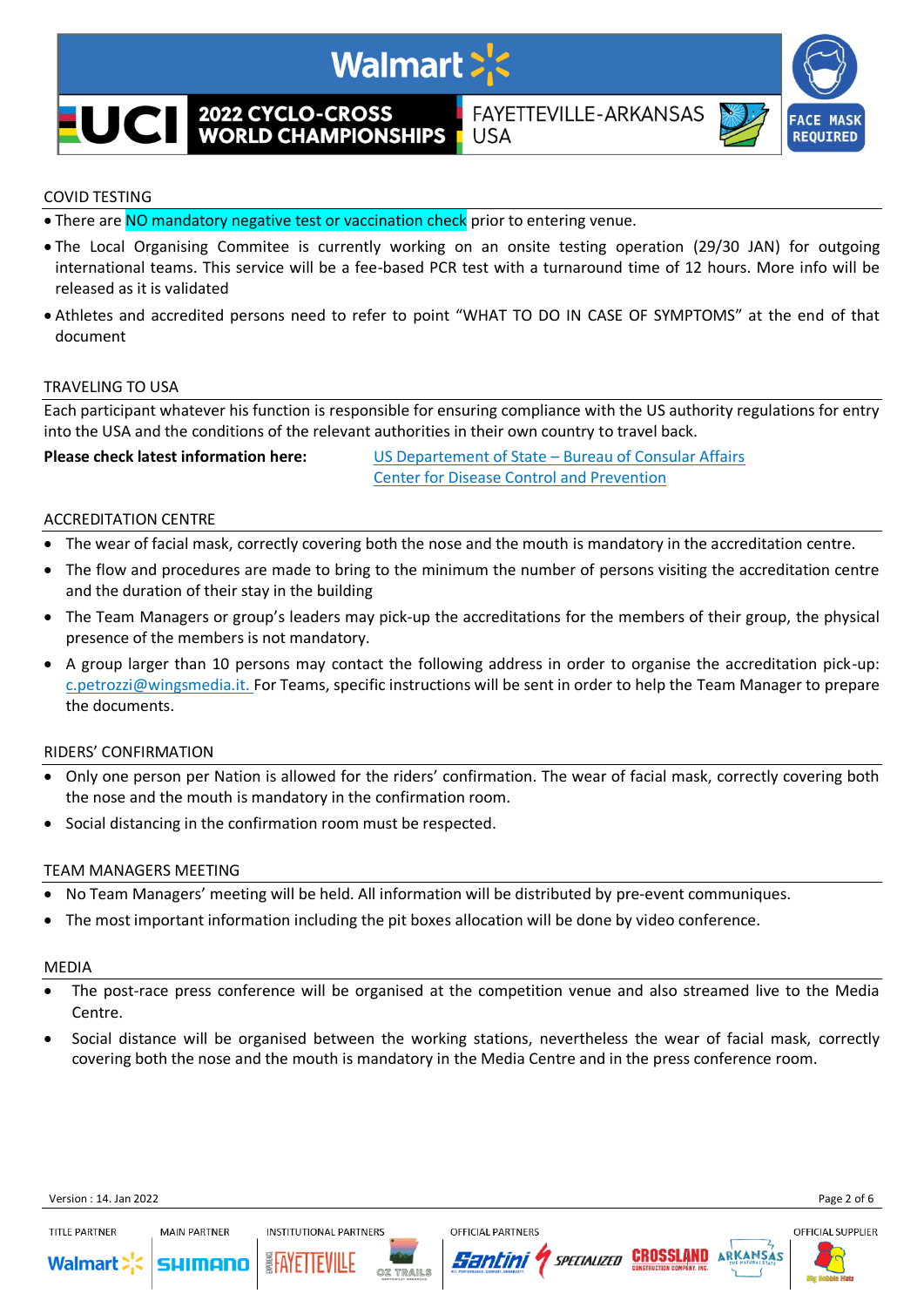

# RECOMMENDATIONS FOR NATIONAL TEAMS

- Signing autographs and taking selfies even with accredited persons is prohibited.
- Only agree to a media interview if the interviewer is distancing & taking appropriate hygiene measures. The mixed zone is the best place for that and set up with correct social distancing. The wear of facial mask, correctly covering both the nose and the mouth is mandatory in the Mixed Zone for everybody including riders.
- Riders must wear a mask except when they warm-up, train, race, or recover immediately after their race.
- Minimize the interpersonal contacts during celebrations
- In case of transportation in a shuttle or a car, wear a mask and ensure adequate ventilation in the car with slightly open windows.
- Teams are responsible for enforcing a "life bubble" around their riders and staff. They must ensure that their accommodation is adequate to maintain this bubble:
- o Grouping the team on a single floor or one wing of the hotel
- $\circ$  Preventive measures implemented by hotel staff (room cleaning, physical distancing, hand washing, wearing a mask during service, etc.)
- $\circ$  All of these provisions are in addition to the basic measures of maintaining physical distancing in all circumstances and wearing a mask (compulsory in hotels, except in rooms and during catering).

### COURSE AND FACILITIES

- Start
	- $\circ$  The wear of facial mask, correctly covering both the nose and the mouth is mandatory in the start area for everybody except riders.
	- $\circ$  Team staff should stay in the areas set up to collect clothing, bottles etc.
	- $\circ$  Do not leave waste, especially bottles on the floor, do not offer bottles to the public
- Pit area
	- o Only team staff with dedicated accreditation or a bracelet can enter the area.
	- o The wear of facial mask, correctly covering both the nose and the mouth is mandatory in the pit area for everybody
	- o Commissaires shall keep their distance from the teams where possible.
- Finish
	- $\circ$  The wear of facial mask, correctly covering both the nose and the mouth is mandatory in the start area for everybody except riders.
	- o A reduced number of media will be allowed.
	- o A minimum number of key UCI / Organising Committee staff will be present.
	- $\circ$  All riders will pass through a mixed zone after the finish, media will respect distancing
	- $\circ$  Riders will be able to access a member of team staff to collect a face mask, bottle, clothing etc. before crossing the mixed zone
	- o Riders must wear a mask when they are in the mixed zone.
	- o There is no common changing room for the riders, except for the 3 riders participating in the award ceremony
	- $\circ$  In the podium preparation zone, each rider may be accompanied by only 1 assistant and 1 Team Manager
- Podium
	- $\circ$  The wear of facial mask, correctly covering both the nose and the mouth is mandatory in the start area for everybody including riders.
	- $\circ$  Only 1 UCI and 1 LOC official will be allowed on the stage but without any contact with the riders.
	- $\circ$  Only one person will prepare the objects and awards dedicated to riders, with frequent hand sanitizer.
	- $\circ$  The awards (medals, trophy, flowers, jersey) will be presented by hostesses on a plate, without touching them.

Version : 14. Jan 2022 Page 3 of 6





**MAIN PARTNER** 





**OFFICIAL PARTNERS** 



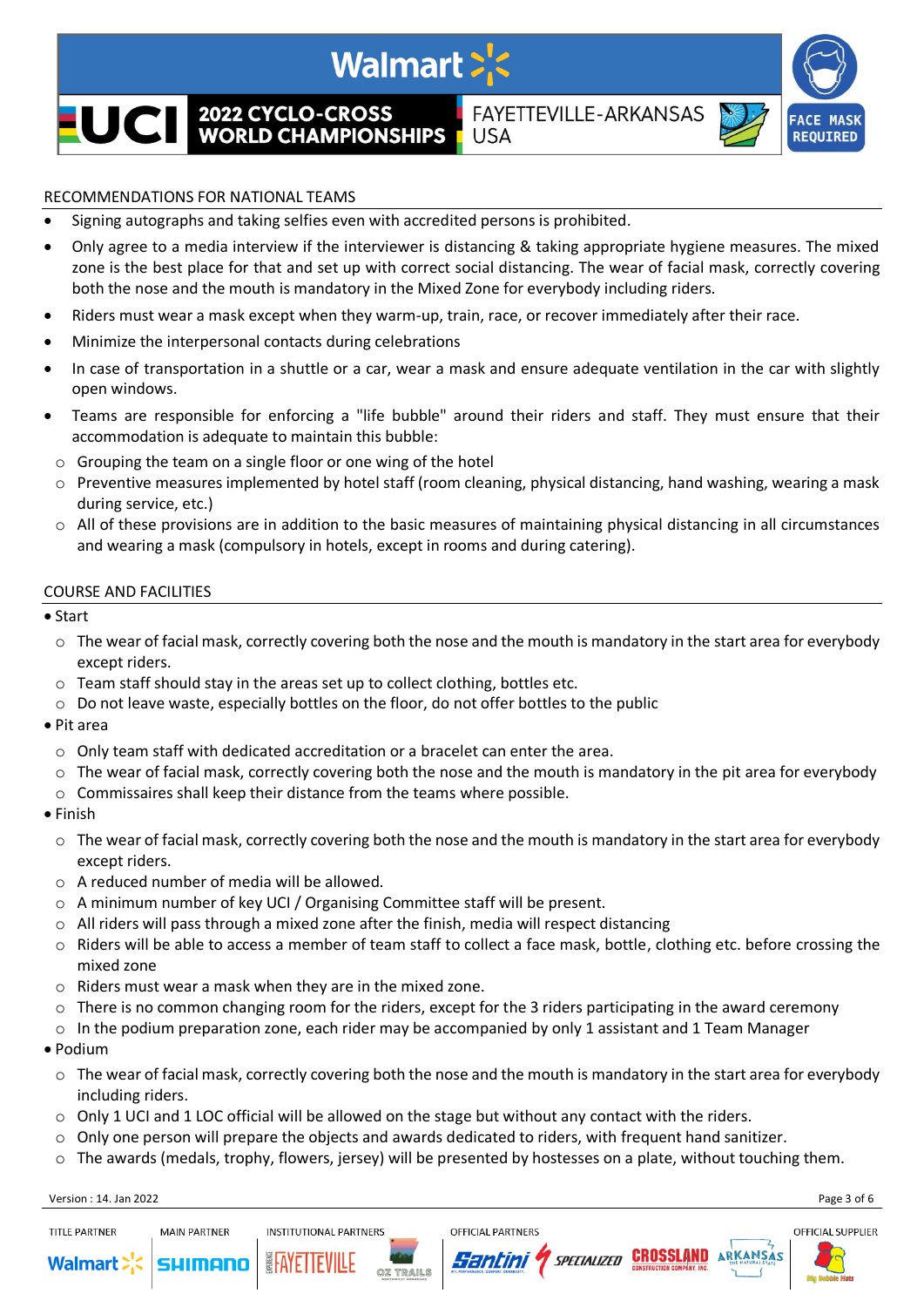

 $\circ$  Riders will be allowed to remove briefly the facial mask for pictures after the play of the National anthem and until the have again a certain proximity with

#### AUTO-DIAGNOSTIC

- During the event, the UCI recommends to perform daily health checks – for Teams under the responsibility of the team doctor or physician. That check will look for suspicious clinical signs using the questionnaire suggested below or another suitable tool. The check should be completed in the morning, before the daily activities.
- Avoid any contact with persons developing the following symptoms

|            | <b>Covid-19 questionnaire</b>                                             |       |
|------------|---------------------------------------------------------------------------|-------|
|            |                                                                           |       |
|            | Fever $> 38^{\circ}$ C                                                    | 4 pts |
|            | Cough                                                                     | 4 pts |
|            | Shortness of breath                                                       | 4 pts |
|            | Stuffy nose or sore throat                                                | 2 pts |
|            | Unusual aches                                                             | 2 pts |
|            | Abnormal fatigue                                                          | 2 pts |
|            | Unusual headache                                                          | 1 pt  |
|            | Diarrhea - vomiting                                                       | 1 pt  |
|            |                                                                           |       |
|            |                                                                           |       |
| $<$ or = 2 | a little suspicious                                                       |       |
| $3 - 5$    | moderately suspicious $\longrightarrow$ PCR test according to the context |       |
| $>$ or = 6 | highly suspicious —————> PCR test                                         |       |
|            |                                                                           |       |

#### WHAT TO DO IN CASE OF SYMPTOMS

In the event of symptoms, please immediately isolate individual and call:

**University of Arkansas Medical Sciences** Primary: **Kayla Ekhlund +1 479 502 5266** Secondary: **Dr Wesley Cox +1 479 445 3888**

The individual will be assessed over the phone and given instruction on how to receive test and what protocol is as test is being processed. Based on test result, the individual will be given instruction on quarantine timeframe and any additional testing.

UAMS Doctors will immediately notify the UCI Chief Medical Officer of any team situation and the UCI CMO will work with team directly to assess how it may affect team participation.

### BEING TESTED IN FAYETTEVILLE, ARKANSAS

**MAIN PARTNER** 

### In case of symptoms.

Contact above UAMS numbers, they will give you orientation to the most convenient testing center.

# Because you want to have a status of your group / individuals / in case of suspicious contact

| <b>WHERE</b> | <b>WHEN</b> | <b>HOW TO BOOK</b> | <b>TYPE OF TEST</b> | <b>APPRO. COST</b> |
|--------------|-------------|--------------------|---------------------|--------------------|
|              |             | Will be            |                     |                    |
|              |             | communicated by    |                     |                    |
|              |             | the 21. January    |                     |                    |
|              |             |                    |                     |                    |



TITI F PARTNER







SPECIALIZED

Santini

OFFICIAL SUPPLIER



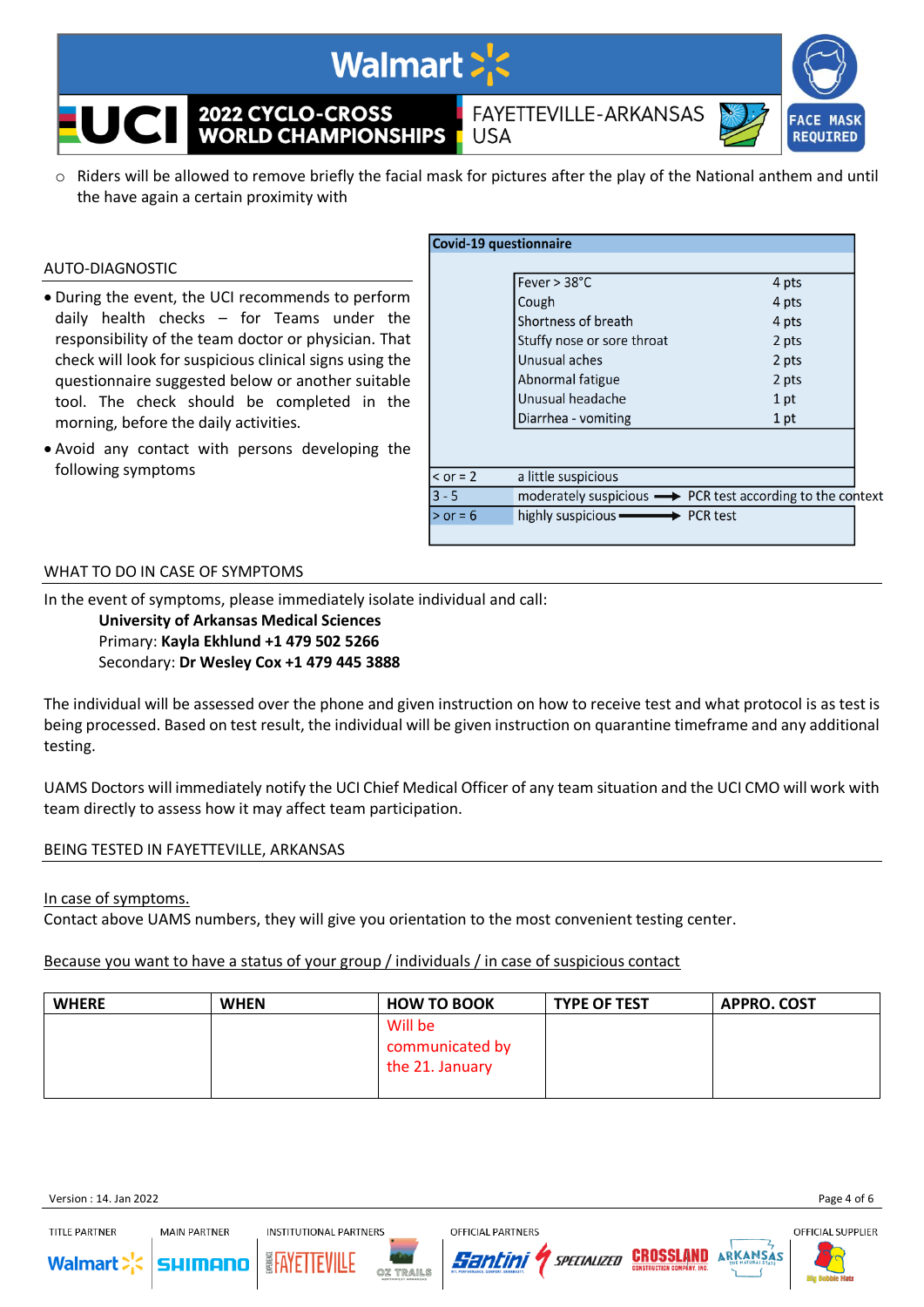

2022 CYCLO-CROSS **WORLD CHAMPIONSHIPS**  FAYETTEVILLE-ARKANSAS



# Because you need a 24/ 48 hours test to travel back

| <b>WHERE</b>                                                                                                                                            | <b>WHEN</b>                                                                                | <b>HOW TO BOOK</b>                                         | <b>TYPE OF TEST</b>                | <b>APPRO. COST</b> |
|---------------------------------------------------------------------------------------------------------------------------------------------------------|--------------------------------------------------------------------------------------------|------------------------------------------------------------|------------------------------------|--------------------|
| <b>Bentonville XNA</b>                                                                                                                                  | Mon-Fri:                                                                                   | <b>WEBSITE</b>                                             | RT-PCR (result                     | \$199-             |
| airport                                                                                                                                                 | 8.00 am to 6.00 pm                                                                         | for passengers departing and                               | within 1 hour)                     |                    |
| Next baggage<br>claim                                                                                                                                   | Sat-Sun:<br>8.00 am to 5.00 pm                                                             | arriving to and from XNA<br>xnaairport@rapidresultsnwa.com | Antigenic<br>(immediate result)    | \$99-              |
| Rapid Results, 400<br>Mon-Fri:<br>N. Walton Blvd<br>7.00 am to 7.00 pm<br>Suite A,<br>Sat-Sun:<br><b>Bentonville, AR</b><br>8.00 am to 5.00 pm<br>72712 |                                                                                            | RT-PCR (result<br>within 2 hours)                          | \$199-                             |                    |
|                                                                                                                                                         |                                                                                            | <b>WEBSITE</b><br>Accounting@COVID19test.net               | Antigenic<br>(immediate result)    | \$99-              |
| Competition<br>venue                                                                                                                                    | Saturday 29 Jan<br>Sunday 30 Jan<br>Time slots to be<br>communicated by<br>the 21. January | Will be communicated by the 21.<br>January                 | RT-PCR (result<br>within 12 hours) | $\sim$ \$200-      |

**USA** 

#### ANNEX 1: RISK ANALYSIS

## Update on: 13 JAN 2022

The current risk assessment regarding the spread of the COVID-19 virus during the event and the appropriate means to mitigate such a risk are presented below following the analysis grid recommended by the UCI in all its COVID-19 protocols.

That risk assessment takes into consideration the pandemic phase in Arkansas, the risk factors linked to travel, human movement, and the possibility of spreading the virus linked to characteristics of the competition itself. The pondered reply to these questions leads to the following result of the analysis matrix:

### **Moderate Risk (Low-Moderate)**

|                           |                                    | <b>Total mitigation score</b>                                  |                                                                     |                                                                     |                                                                |
|---------------------------|------------------------------------|----------------------------------------------------------------|---------------------------------------------------------------------|---------------------------------------------------------------------|----------------------------------------------------------------|
|                           | <b>Total Risk Assessment Score</b> | Very prepared to<br>mitigate COVID-19<br>impacts<br>$(76-100)$ | Somewhat prepared to<br>mitigate COVID-19<br>impacts<br>$(51 - 75)$ | Somewhat unprepared<br>to mitigate COVID-19<br>impacts<br>$(26-50)$ | Very unprepared to<br>mitigate COVID-19<br>impacts<br>$(0-25)$ |
| Total COVID-19 risk score | 0 - Negligible                     | <b>Very low</b>                                                | <b>Very low</b>                                                     | <b>Very low</b>                                                     | <b>Very low</b>                                                |
|                           | 1 - Very Low Risk                  | <b>Very low</b>                                                | <b>Very low</b>                                                     | Low                                                                 | Low                                                            |
|                           | 2 - Low Risk                       | Low                                                            |                                                                     | Low                                                                 | <b>Moderate</b>                                                |
|                           | 3 - Moderate Risk (low-moderate)   | Low                                                            | <b>Moderate</b>                                                     | <b>Moderate</b>                                                     | <b>Moderate</b>                                                |
|                           | 4 - Moderate Risk (high-moderate)  | <b>Moderate</b>                                                | <b>Moderate</b>                                                     | <b>High</b>                                                         | <b>Very High</b>                                               |
|                           | 5 - High Risk                      | <b>High</b>                                                    | <b>High</b>                                                         | <b>Very High</b>                                                    | <b>Very High</b>                                               |
|                           | 6 - Very High Risk                 | <b>Very High</b>                                               | <b>Very High</b>                                                    | <b>Very High</b>                                                    | <b>Very High</b>                                               |

Version : 14. Jan 2022 Page 5 of 6

**TITLE PARTNER MAIN PARTNER** 









ARKANSAS